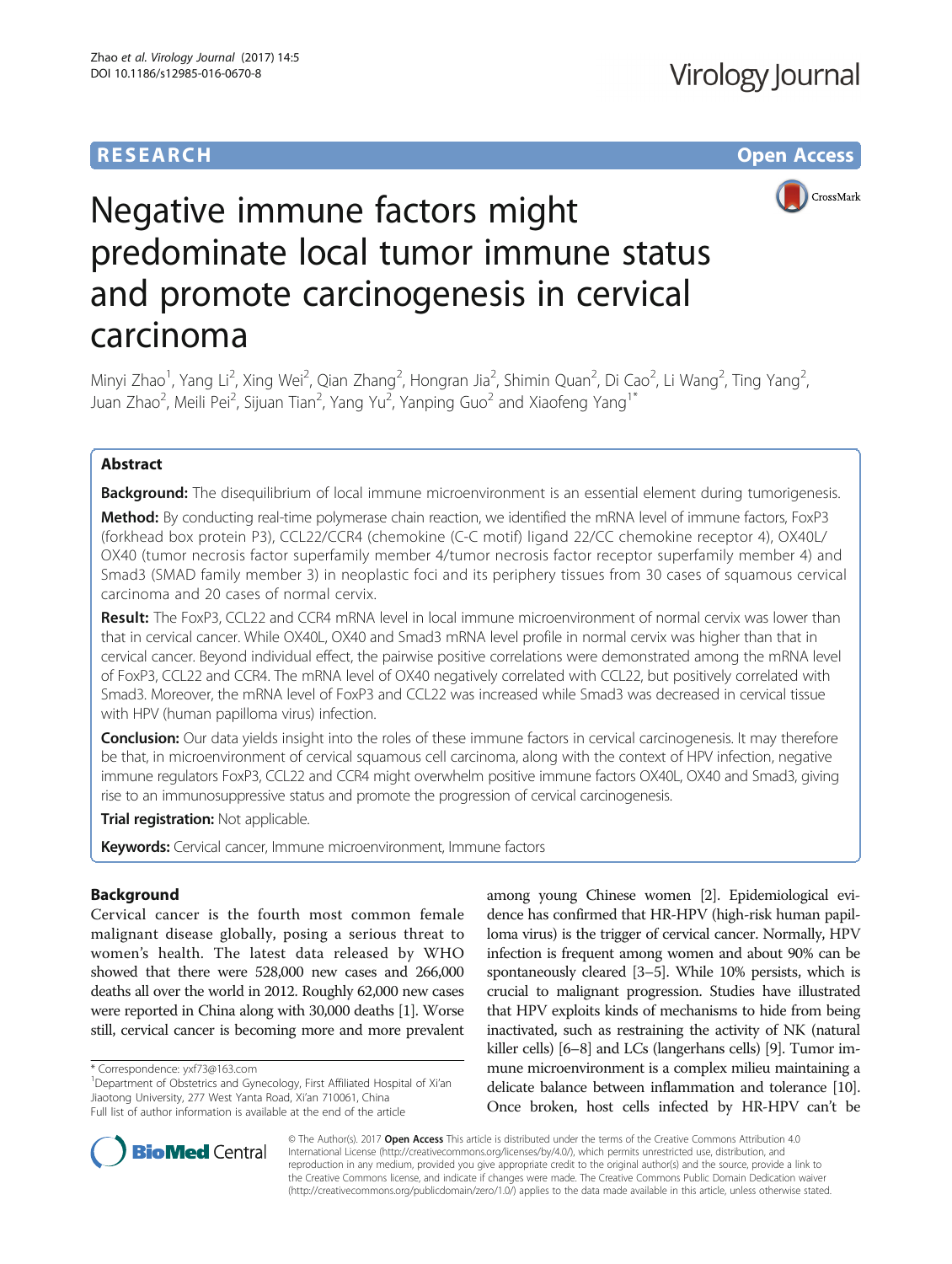eliminated effectively, allowing for tumorigenesis, tumor progression and metastasis.

FoxP3 + Treg has been identified as a notorious immunosuppressive cell in local site. FoxP3 is regarded as a critical marker to the development and negative immune effect of FoxP3 + Tregs. CCL22 is one of CC chemokines produced by macrophages, dendric cells and tumor cells. CCR4, confirmed as its specific receptor, is mainly expressed in different T cell subsets, including Th2 (helper T cell) and regulatory T cells. The CCL22- CCR4 axis could induce the expression of FoxP3 in Tregs [\[11](#page-5-0)] and infiltrate FoxP3 + Treg selectively into tumor sites, contributing to form an immunocompromised environment in favor of tumor growth. OX40 is highly expressed on effector T cells and Tregs. Its ligand named OX40L, is mostly localized on activated APC (antigen presenting cell). Plenty of evidences have demonstrated that OX40L-OX40 axis is of great importance to impede the suppressive function of Treg by inhibiting TGF-β-driven (transforming growth factor-β) conversion of naive CD4<sup>+</sup> FOXP3<sup>−</sup> T cells into CD4<sup>+</sup> FOXP3<sup>+</sup> T cells [[12\]](#page-5-0). Smad3 is a pivotal intracellular mediator for participating in the activation of multiple immune signal pathway. TNF-α (tumor necrosis factor-α) impairs the differentiation and function of TGF-β-induced FoxP3 + Tregs by inhibiting the phosphorylation of Smad3. Moreover, studies from Smad−/<sup>−</sup> mice have testified that the loss of Smad3 induced IgG2a expression, leading to an obvious enhanced Th2 reaction and Th1/Th2 shift [[13\]](#page-5-0). Low expression of Smad3 has been found in acute T-cell lymphoblastic leukemia [\[14](#page-5-0)] and gastric carcinoma [\[15](#page-5-0)].

Hitherto, the expression profile of these immune factors in the immune microenvironment of cervical cancer has not yet been identified. We therefore examined their expression in cervical tissues with the aim of delineating their individual and underlying combined effects in modulating the local immune state and tumorigenesis.

#### Methods

Tissues samples from 30 patients with cervical squamous cell carcinoma and 20 patients with hysteromyoma treated in the department of gynecology of The First Affiliated Hospital of Xi'an Jiaotong University were recruited from 2014 to 2015, with an median age of 43.6 (range 27–62) years. All the cancer cases were diagnosed without lymphovascular invasion or lymphatic metastasis, including 22 cases of low grade squamous cell carcinoma and 8 cases of high grade squamous cell carcinoma, with 27 HPV-positive cases and 3 HPV-negative cases. The control group comprised 6 HPV-positive cases and 14 HPV-negative cases.

#### Sample collection

After the uterus was removed in the surgery, we collected about  $2x1x1cm<sup>3</sup>$  normal cervix or neoplastic foci and pericarcinous tissues of the same size on or beside the cervical lesions macroscopically and rinsed the blood out of the specimen with PBS buffer in sterile condition immediately. These specimens were preserved in liquid nitrogen or −80 °C refrigerator.

#### Real-time PCR

Total RNA was extracted and purified from tissue specimen using TRIzol Reagent (15596-026, life, USA). The RNA concentration was determined by spectrophotometric assay.4 ug of total RNA with 0.4uM of specific primer was then subjected into cDNA using PrimeScript<sup>TM</sup> RT Master Mix (RR037A, TaKaRa Japan), followed by real-time PCR using SYBR Prime Ex Taq<sup>TMII</sup> (RR820A, TaKaRa Japan) according to the manufacturer's instruction (C1000 Thermal Cycler, BIO-RAD, USA). The primers used were as follows (Table 1). The expression level of targeted genes was calculated using internal control GAPDH mRNA and the  $2^{-\Delta}$ <sup>Ct</sup> methods.

#### Statistical analysis

All data was processed by SPSS 20.0 statistical software. Mann-Whitney U rank sum test and Spearman rank correlation analysis were chosen for data managing. A P value of less than 0.05 was considered to indicate statistical significance.

Table 1 The primers for each immune factors and house-keeping gene

| Gene        | Primer sequence             | Product of<br>amplication (bp) |
|-------------|-----------------------------|--------------------------------|
| FoxP3-F     | TTTGCTGATTGTTGCTTTGC        |                                |
| FoxP3-R     | GTTCAACTGATGCTGCCTGA        | 158                            |
| CCL22-F     | GGTATTTGAACCTGTGGAATTGGAG   |                                |
| $CCl 22-R$  | CAGGCCCTGGATGACACTGA        | 163                            |
| $CCRA-F$    | CCCTTAGGGATCATGCTGTT        |                                |
| $CCR4-R$    | TCAAAGGTGCAGTCCTGAAG        | 197                            |
| $OX40-F$    | CAAGCCTGGAGTTGACTGTG        |                                |
| $OX40-R$    | GATTGCGTCCGAGCTATTG         | 139                            |
| Smad3-F     | AGACCTCATGCCCAGCTCTC        |                                |
| Smad3-R     | GGGGAGGGAGACAGACAAAAC       | 165                            |
| $OX40I - F$ | <b>TCCCAGCCTCCAAACATAGT</b> |                                |
| $OX40I - R$ | GIGITGCITIGCCTGICTGI        | 359                            |
| GAPDH-F     | GCACCGTCAAGGCTGAGAAC        |                                |
| GAPDH-R     | TGGTGAAGACGCCAGTGGA         | 138                            |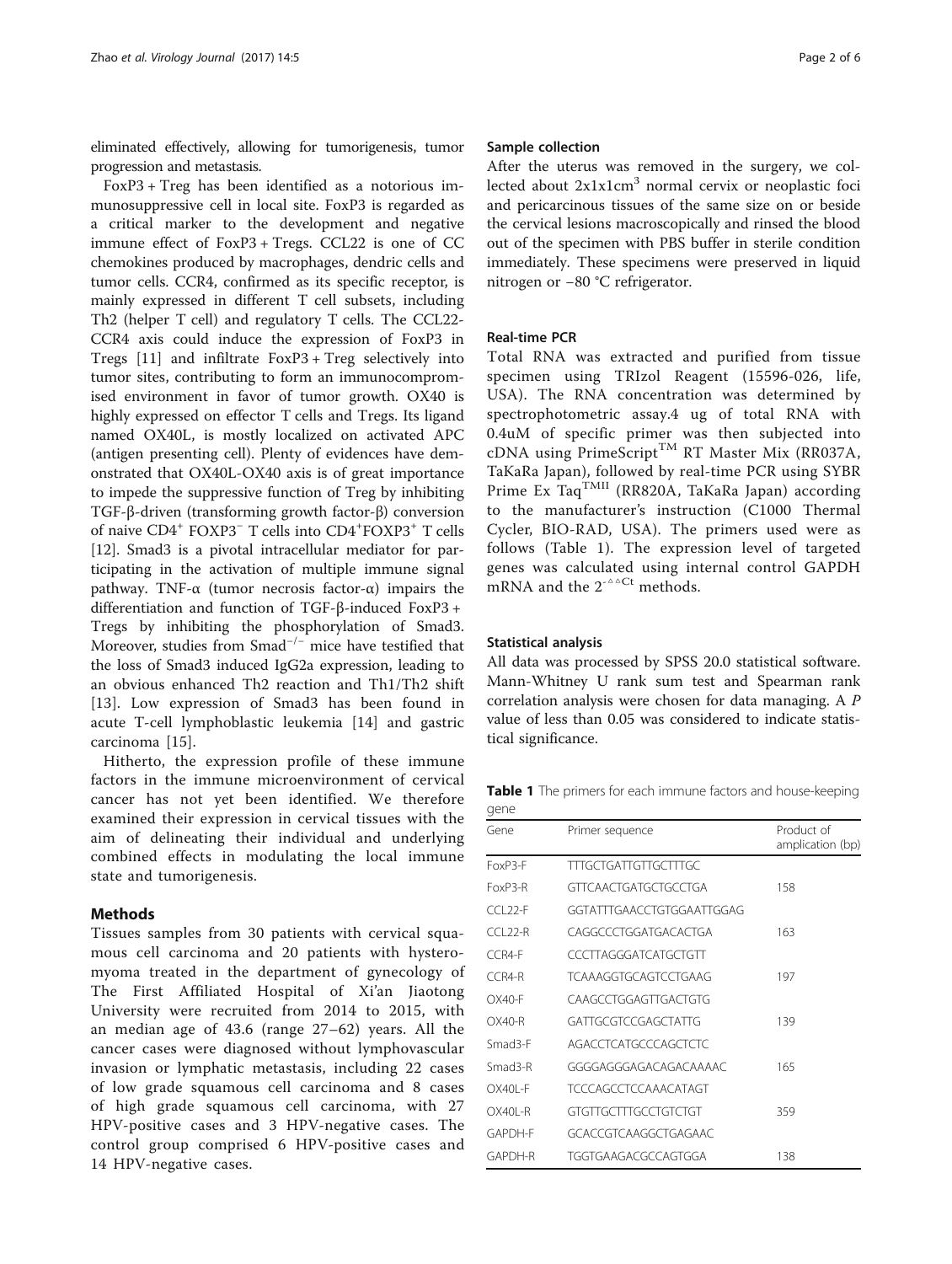#### Results

1. Negative immune regulators, FoxP3, CCL22 and CCR4, prevailed in cervical cancer immune microenvironment.

To ascertain FoxP3, CCL22 and CCR4 mRNA level in cervical carcinoma, we quantified their expression in 30 cases of neoplastic foci with adjacent tissue and 20 healthy control. The results exhibited the mRNA level of FoxP3, CCL22 and CCR4 of local microenvironment in cervical cancer was significantly higher than that in normal cervix. Besides, we also compared their mRNA level in different pathological grade . In contrast to low grade squamous cell carcinoma, their mRNA level increased moderately in high grade lesion (Fig. 1).

- 2. Positive immune factors, OX40L, OX40 and Smad3, crippled in cervical cancer immune microenvironment. The positive immune enhancers, OX40L, OX40 and Smad3 mRNA level of local microenvironment in cervical cancer was significantly lower than that in normal cervix. In comparison to low grade squamous cell carcinoma, their mRNA level decreased moderately in high grade lesion (Fig. [2\)](#page-3-0).
- 3. The synergism of congeneric immune factors and antagonism of alien regulators might worsen the immune imbalance in cervical cancer microenvironment.

To discover whether mutual effect existed in local site among these factors, correlation analysis was conducted of their mRNA level. The results showed that the mRNA level of CCL22 was positively correlated with FoxP3 in neoplastic foci and adjacent tissues  $(r = 0.353, r = 0.307, P < 0.05)$ . Parallel outcome was observed between the mRNA level of FoxP3 and CCR4 ( $r = 0.607$ ,  $r = 0.205$ ,  $P < 0.05$ ), CCL22 and CCR4 ( $r = 0.786$ ,  $r = 0.344$ ,  $P < 0.05$ ), as well as OX40 and Smad3 ( $r = 0.384$ ,  $r = 0.288$ ,  $P < 0.05$ ). The correlation analysis indicated that in immune

microenvironment of cervical cancer, the mRNA level of CCL22 and CCR4 was strengthened as the Foxp3 mRNA level increased and vice verse. The pairwise correlation prompted that inhibitory regulators, FoxP3, CCL22 and CCR4 may magnify each other's negative function through inducing mutual expression of mRNA, then synergistically promote local immunosuppression. As the mRNA level of OX40 and Smad3 was decreased in neoplastic foci and pericarcinous tissues, the potential congenerous effect of OX40 and Smad3 might be weakened in local microenvironment of cervical cancer. Conversely, the mRNA level of CCL22 seemed to be inversely related to OX40 ( $r =$ −0.288,  $r = -0.263$ ,  $P < 0.05$ ), which hinted us that there still underlies counteraction between CCL22 and OX40 to accentuate immune inhibition. While no correlations were found between other factors

4. Immune repressors, FoxP3 and CCL22, were vibrant while promoter Smad3 was sluggish in HPV-positive local cervical microenvironment.

To assess the association between HPV infection and immune factors mRNA level, the total 50 samples were divided into HPV-positive and HPV-negative group and comparison was performed. The results displayed higher level of mRNA of FoxP3 and CCL22 in HPV-positive cancerous and adjacent tissues comparing to HPV-negative corresponding tissues. While lower level of Smad3 mRNA was observed in HPVpositive cancerous tissues than that in HPV-negative cases. All these outcomes indicated that in the backdrop of HPV infection, the immunosuppressive impact of immune repressors might be aggravated while immunological acceleration of enhancer be passivated which tilted the immune status to the tolerance condition. The mRNA level of CCR4, OX40L and OX40 were invariable in cervical tissues regardless of different HPV infection status (Fig. [3](#page-3-0)).



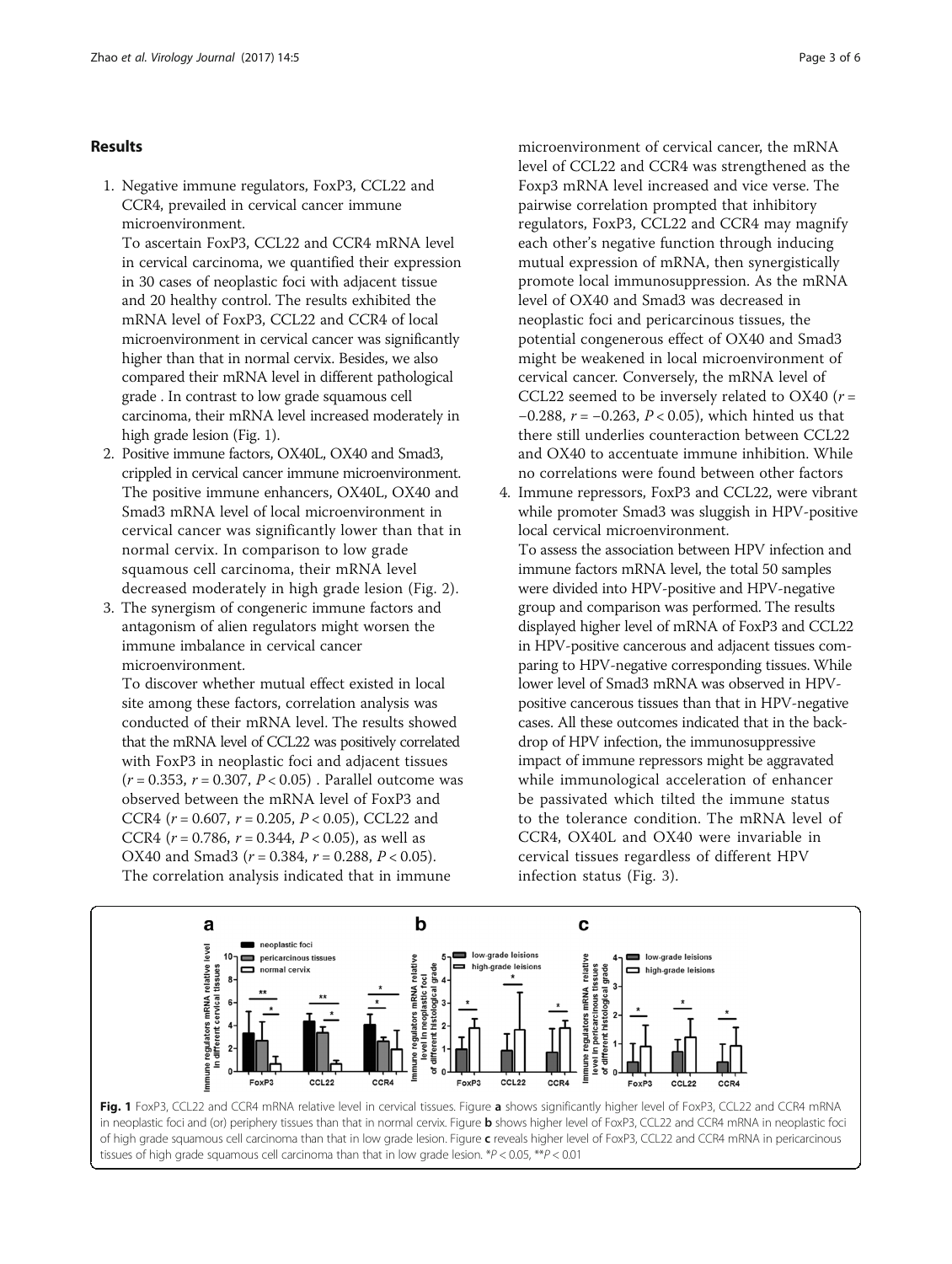<span id="page-3-0"></span>

#### **Discussion**

1. Negative immune factors might play an dominant role in suppressing local tumor immune status and promoting carcinogenesis in HPV triggered cervical cancer.

As a momentous immunosuppressive cell, FoxP3 + Tregs is suspected of reducing T cell activity [[16\]](#page-5-0) and secreting repressive cytokines, such as interleukin-10 [\[17](#page-5-0)] and interleukin-35. Intriguingly, although more and more data had provided first evidence for FoxP3 expression localized also in cancer cells, our preliminary trial has showed that the positive expression of FoxP3 was only observed in the nucleus of regulatory T cells rather than in cervical carcinoma cell lines or cervical cancer cells by immunohistochemical staining. In comparison to normal cervix, the mRNA level of these negative factors exhibited a remarkable increase in microenvironment of cervical cancer. Moreover, these factors expressed significantly

more in high grade squamous carcinoma cell than in low grade lesion. Our data presented here implied that FoxP3 and CCL22/CCR4 played an vital part in down-regulating immune response of tumor microenvironment and boosting the cervical cancer carcinogenesis. Meanwhile, the less differentiated the cervical cancer cell was, the higher the mRNA level of FoxP3, CCL22 and CCR4 would be in microenvironment of cervical cancer, exacerbating the disequilibrium of local immunity and tumor growth. It was in coincidence with our prophase study which showed that the number of FoxP3 + Tregs was lowest in normal cervix and highest in invasive neoplasia and compared to high grade squamous cell carcinoma, it diminished in low grade lesions. Kim et al. [[18\]](#page-5-0) observed that the distribution frequency of FoxP3 + Treg was extremely high in colorectal, pancreatic, hepatocelluar and ovarian carcinoma [\[19](#page-5-0)–[21](#page-5-0)] and Kumai et al. noticed high expression of CCL22



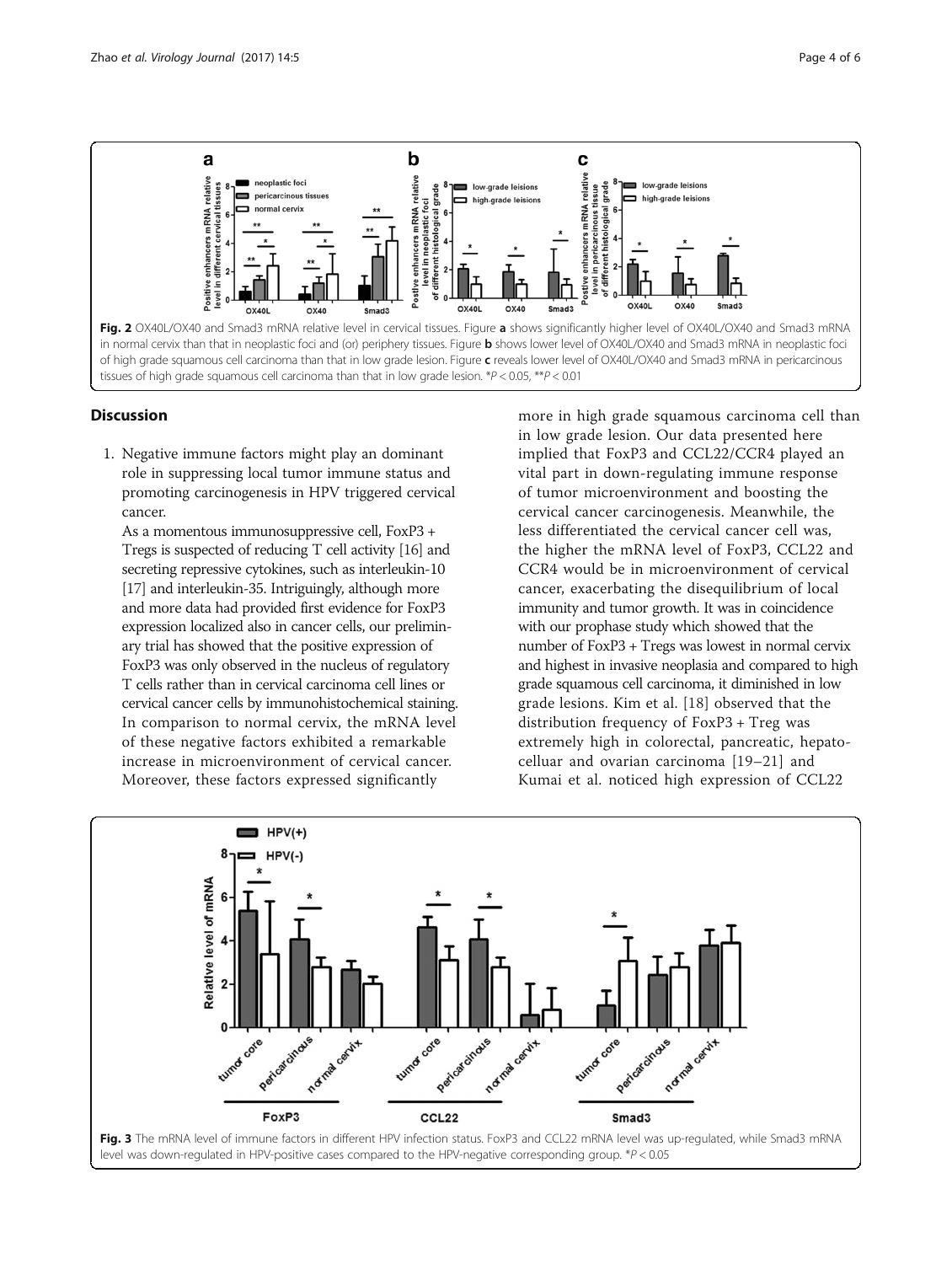and CCR4 in nasal NK/T cells lymphoma, lung and breast cancer [[22](#page-5-0)–[24\]](#page-5-0).

As mentioned above, HPV infection is the key causative element of cervical carcinogenesis. Several studies have found that the expression product of HPV can convert local cytokines profiles in cervical lesion called Th1/Th2 shift by decreasing the levels of Th1 cytokines and increasing the Th2 cytokines [\[25](#page-5-0)]. In our research, we noticed higher level of FoxP3mRNA and CCL22mRNA in cancerous and adjacent tissues with HPV infection, which reminded us that in the context of HPV infection, immune regulators that favor negative effect could be accumulated in local situs to incline the immune status towards suppressive side.

2. Inspiring anti-tumor regulators were overwhelmed in cervical cancer immune microenvironment and conducive to carcinogenesis.

Compared to normal cervix, the mRNA level of OX40L/OX40 and Smad3 displayed a decrease in cervical cancer microenvironment. These factors expressed less in high grade squamous carcinoma cell than in low grade lesion, speculating that in immune microenvironment of cervical cancer, the positive role of OX40L/OX40 and Smad3 in upregulating immune response and repressing the cervical carcinogenesis was impaired. In addition, the less differentiated the cervical cancer cell was, the weaker these enhancers would be in anti-tumor immunological effect, intensifying the unbalance of local immunity and tumorgenesis. In cancerous tissues, the level of Smad3mRNA with HPV infection is lower than that in HPV-negative group, cluing us HPV could discourage the distribution of enhancer in local situs towards suppressive side.

3. The underlying synergistical effect between congeneric immune factors and the counteraction between alien regulators may aggravate the immune suppression in cervical cancer microenvironment. The positive correlation between mRNAs of FoxP3 and CCL22, FoxP3 and CCR4, CCL22 and CCR4 elucidated that FoxP3, CCL22 and CCR4 might synergistically promote immunosuppression. We surmise that one one hand, local overexpression of CCL22 and CCR4 strengthened the differentiation and aggregation of FoxP3 + Treg in the tumor site, thus inhibiting anti-tumor immunity and maintaining a hostile environment . On the other hand, immunosuppressive cytokine IL-4 (interleukin-4) and IL-1β (interleukin-1β) secreted by FoxP3 + Treg could induce the excretion of CCL22 from macrophages, dendric and tumor cells. Meanwhile, FoxP3 could promote CCR4 expression

in the same Treg cell. Our results, OX40mRNA positively correlated with Smad3mRNA, but negatively correlated with CCL22mRNA implied that for one thing, as the mRNA level of OX40 and Smad3 were decreased conformably in neoplastic foci and pericarcinous tissues in comparison to normal cervix, the potential cooperative effect of these two factors might be weakened in local microenvironment of cervical cancer. For another thing, the effective immune response of OX40 could be impaired by CCL22 as the high mRNA level of CCL22 in local microenvironment seemed to be inversely related to OX40. No significant relationship was explored between other factors, prompting that there is no direct interaction involved between them in the regulation of immune state. For instance, we did not find any relationship between FoxP3 mRNA and Smad3mRNA.As previously mentioned, phosphorylation of Smad3 is the functional variant in pathways which mediated FoxP3 transcription. It hinted us that whether the lower level of Smad3 mRNA in local cancer microenvironment may leads to the decrease of the ratio of p-Smad3 and total Smad3, thereby repressing the FoxP3 mRNA level.

#### Conclusions

In summary, these results showed that the level pattern of mRNA of FoxP3, CCL22/CCR4, OX40L/ OX40 and Smad3 in cervical cancer immune microenvironment distinctly differed from that in normal cervix. Since mRNAs of positive immune factors OX40L/OX40 and Smad3 decreased while negative immune factors FoxP3 and CCL22/CCR4 increased, we infer that negative immune regulation factors conquer and hold the leadership in local immunocompromised microenvironment. Besides, their latent complex relationship not only amplify immune tolerance, but also hinder anti-tumor immune response, which further gives rise to the break of equilibrium of local immunity. Such immune model may involve in the outcome of HPV infection and cervical carcinogenesis. We look forward to subsequent research to uncover the hidden mechanism.

#### Abbreviations

APC: Antigen presenting cell; CCL22: Chemokine (C-C motif) ligand 22; CCR4: CC chemokine receptor 4; FoxP3: Forkhead box protein P3; HR-HPV: High-risk human papilloma virus; IL-1β: Interleukin-1β; IL-4: Interleukin-4; LCs: Langerhans cells; NK: Natural killer cells; OX40: Tumor necrosis factor receptor superfamily member 4; OX40L: Tumor necrosis factor superfamily member 4; Smad3: SMAD family member 3; TGF-β: Transforming growth factor-β; Th: Helper T cells; TNF-α: Tumor necrosis factor-α

#### Acknowledgements

Not applicable.